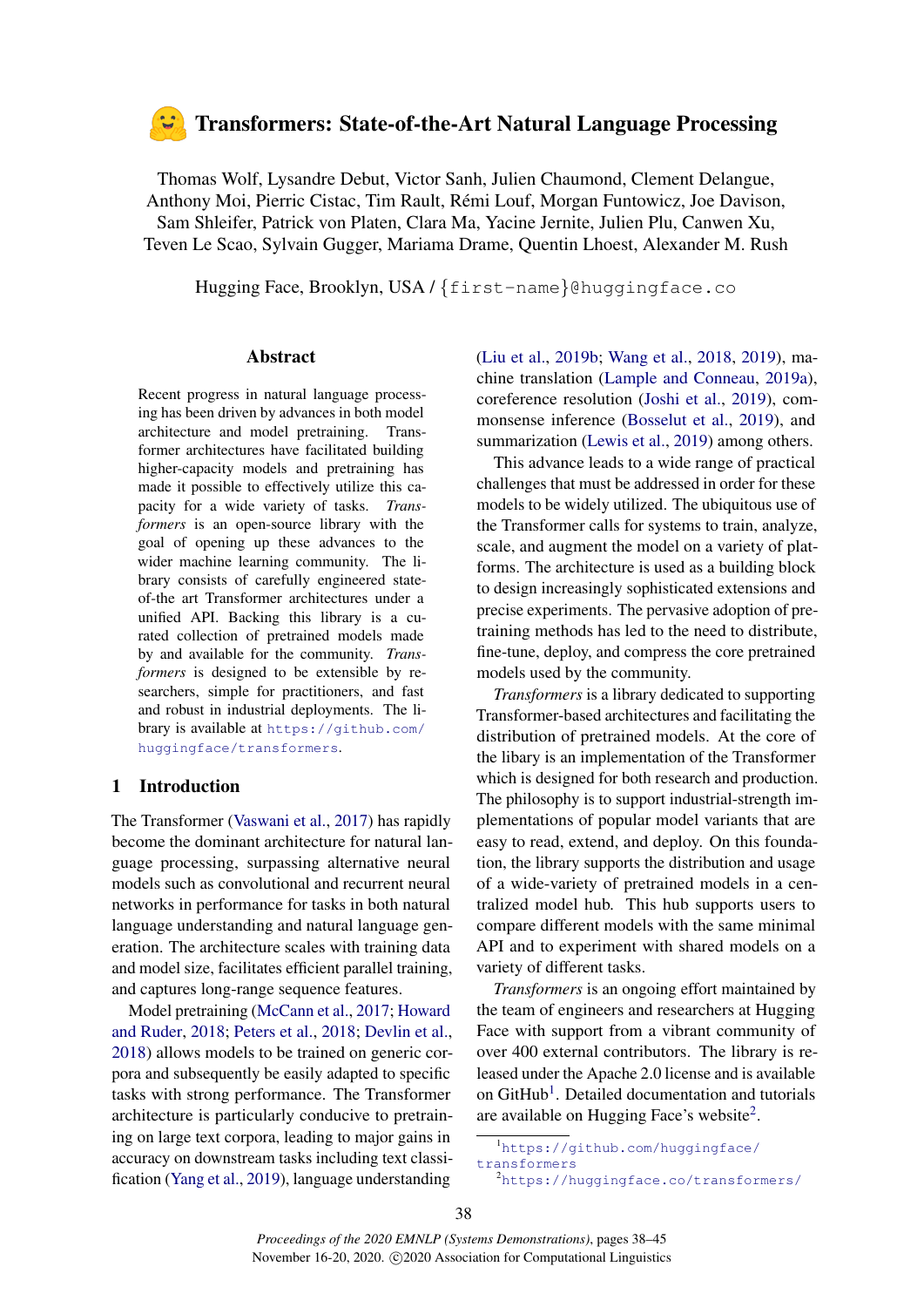<span id="page-1-0"></span>

Figure 1: Average daily unique downloads of the most downloaded pretrained models, Oct. 2019 to May 2020.

### 2 Related Work

The NLP and ML communities have a strong culture of building open-source research tools. The structure of *Transformers* is inspired by the pioneering tensor2tensor library [\(Vaswani et al.,](#page-7-8) [2018\)](#page-7-8) and the original source code for BERT [\(De](#page-6-1)[vlin et al.,](#page-6-1) [2018\)](#page-6-1), both from Google Research. The concept of providing easy caching for pretrained models stemmed from AllenNLP [\(Gard](#page-6-5)[ner et al.,](#page-6-5) [2018\)](#page-6-5). The library is also closely related to neural translation and language modeling systems, such as Fairseq [\(Ott et al.,](#page-7-9) [2019\)](#page-7-9), Open-NMT [\(Klein et al.,](#page-6-6) [2017\)](#page-6-6), Texar [\(Hu et al.,](#page-6-7) [2018\)](#page-6-7), Megatron-LM [\(Shoeybi et al.,](#page-7-10) [2019\)](#page-7-10), and Marian NMT [\(Junczys-Dowmunt et al.,](#page-6-8) [2018\)](#page-6-8). Building on these elements, *Transformers* adds extra user-facing features to allow for easy downloading, caching, and fine-tuning of the models as well as seamless transition to production. *Transformers* maintains some compatibility with these libraries, most directly including a tool for performing inference using models from Marian NMT and Google's BERT.

There is a long history of easy-to-use, userfacing libraries for general-purpose NLP. Two core libraries are NLTK [\(Loper and Bird,](#page-7-11) [2002\)](#page-7-11) and Stanford CoreNLP [\(Manning et al.,](#page-7-12) [2014\)](#page-7-12), which collect a variety of different approaches to NLP in a single package. More recently, general-purpose, open-source libraries have focused primarily on machine learning for a variety of NLP tasks, these include Spacy [\(Honnibal and Montani,](#page-6-9) [2017\)](#page-6-9), AllenNLP [\(Gardner et al.,](#page-6-5) [2018\)](#page-6-5), flair [\(Akbik et al.,](#page-6-10) [2019\)](#page-6-10), and Stanza [\(Qi et al.,](#page-7-13) [2020\)](#page-7-13). *Transformers* provides similar functionality as these libraries. Additionally, each of these libraries now uses the

*Transformers* library and model hub as a low-level framework.

Since *Transformers* provides a hub for NLP models, it is also related to popular model hubs including Torch Hub and TensorFlow Hub which collect framework-specific model parameters for easy use. Unlike these hubs, *Transformers* is domain-specific which allows the system to provide automatic support for model analysis, usage, deployment, benchmarking, and easy replicability.

### 3 Library Design

*Transformers* is designed to mirror the standard NLP machine learning model pipeline: process data, apply a model, and make predictions. Although the library includes tools facilitating training and development, in this technical report we focus on the core modeling specifications. For complete details about the features of the library refer to the documentation available on [https:](https://huggingface.co/transformers/) [//huggingface.co/transformers/](https://huggingface.co/transformers/).

Every model in the library is fully defined by three building blocks shown in the diagram in Figure [2:](#page-2-0) (a) a tokenizer, which converts raw text to sparse index encodings, (b) a transformer, which transforms sparse indices to contextual embeddings, and (c) a head, which uses contextual embeddings to make a task-specific prediction. Most user needs can be addressed with these three components.

Transformers Central to the library are carefully tested implementations of Transformer architecture variants which are widely used in NLP. The full list of currently implemented architectures is shown in Figure [2](#page-2-0) (Left). While each of these architectures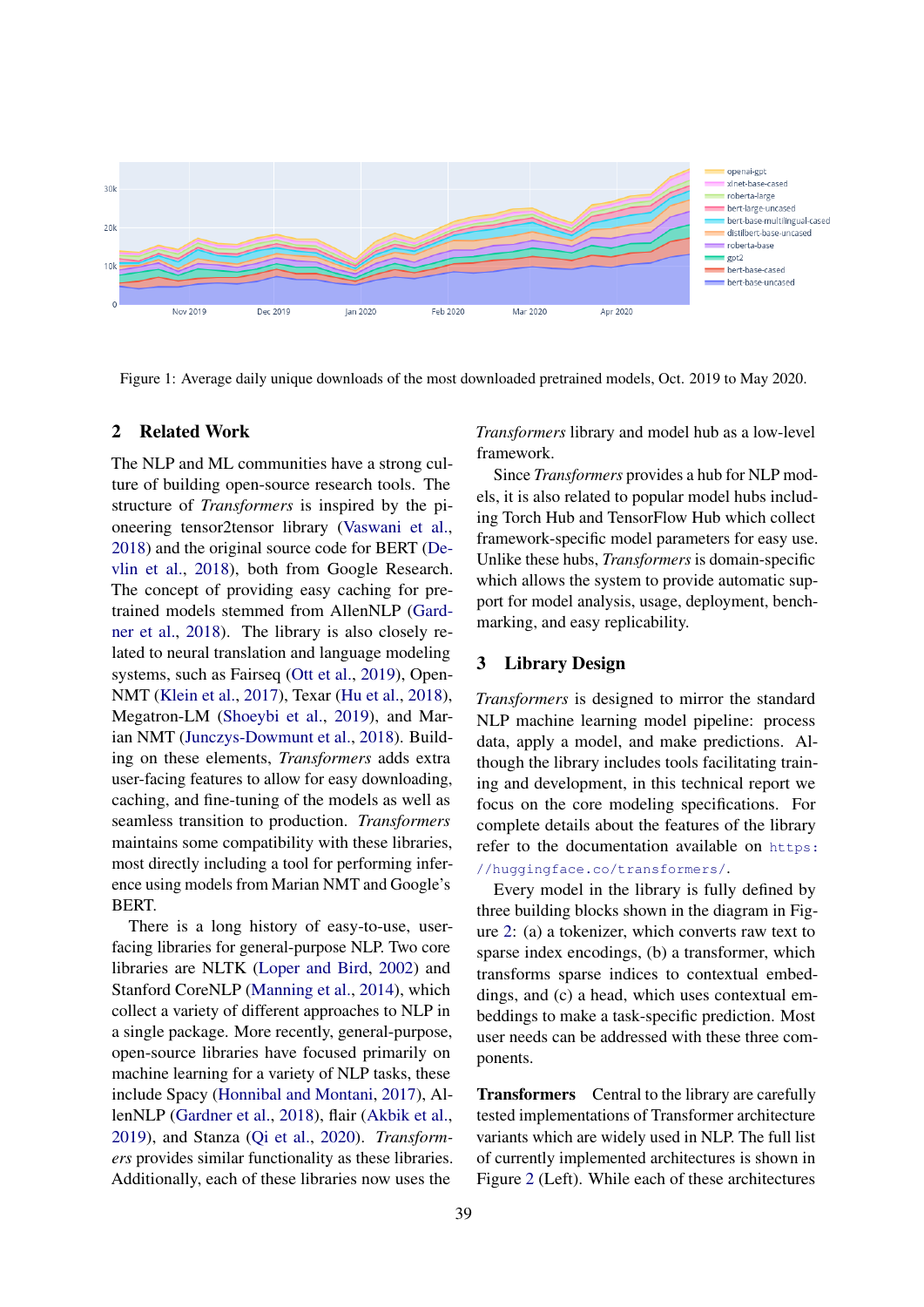<span id="page-2-0"></span>

|                             |                        | <b>Heads</b>                |                           |                          |
|-----------------------------|------------------------|-----------------------------|---------------------------|--------------------------|
| Name                        | Input                  | Output                      | <b>Tasks</b>              | Ex. Datasets             |
| Language Modeling           | $x_{1:n-1}$            | $x_n \in \mathcal{V}$       | Generation                | WikiText-103             |
| Sequence Classification     | $x_{1:N}$              | $y \in \mathcal{C}$         | Classification.           | GLUE, SST,               |
|                             |                        |                             | <b>Sentiment Analysis</b> | <b>MNLI</b>              |
| <b>Question Answering</b>   | $x_{1:M}$ , $x_{M:N}$  | y span $[1:N]$              | QA, Reading               | SQuAD,                   |
|                             |                        |                             | Comprehension             | <b>Natural Questions</b> |
| <b>Token Classification</b> | $x_{1:N}$              | $y_{1:N} \in \mathcal{C}^N$ | NER, Tagging              | OntoNotes, WNUT          |
| Multiple Choice             | $x_{1:N}, \mathcal{X}$ | $y \in \mathcal{X}$         | <b>Text Selection</b>     | SWAG, ARC                |
| Masked LM                   | $x_{1:N\setminus n}$   | $x_n \in \mathcal{V}$       | Pretraining               | Wikitext, C4             |
| Conditional Generation      | $x_{1:N}$              | $y_{1:M} \in \mathcal{V}^M$ | Translation,              | WMT, IWSLT,              |
|                             |                        |                             | Summarization             | CNN/DM, XSum             |

| <b>Transformers</b>                                       |                             |  |  |  |  |
|-----------------------------------------------------------|-----------------------------|--|--|--|--|
| Masked $[x_{1:N\setminus n} \Rightarrow x_n]$             |                             |  |  |  |  |
| <b>BERT</b>                                               | (Devlin et al., 2018)       |  |  |  |  |
| <b>RoBERTa</b>                                            | (Liu et al., 2019a)         |  |  |  |  |
| Autoregressive $[x_{1:n-1} \Rightarrow x_n]$              |                             |  |  |  |  |
| GPT/GPT-2                                                 | (Radford et al., 2019)      |  |  |  |  |
| Trans-XL                                                  | (Dai et al., 2019)          |  |  |  |  |
| <b>XLNet</b>                                              | (Yang et al., 2019)         |  |  |  |  |
| Seq-to-Seq $\left[\sim x_{1:N}\Rightarrow x_{1:N}\right]$ |                             |  |  |  |  |
| <b>BART</b>                                               | (Lewis et al., 2019)        |  |  |  |  |
| T <sub>5</sub>                                            | (Raffel et al., 2019)       |  |  |  |  |
| MarianMT                                                  | $(J.-Downunt et al., 2018)$ |  |  |  |  |
| Specialty: Multimodal                                     |                             |  |  |  |  |
| <b>MMBT</b>                                               | (Kiela et al., 2019)        |  |  |  |  |
| Specialty: Long-Distance                                  |                             |  |  |  |  |
| Reformer                                                  | (Kitaev et al., 2020)       |  |  |  |  |
| Longformer                                                | (Beltagy et al., 2020)      |  |  |  |  |
| Specialty: Efficient                                      |                             |  |  |  |  |
| <b>ALBERT</b>                                             | (Lan et al., 2019)          |  |  |  |  |
| Electra                                                   | (Clark et al., 2020)        |  |  |  |  |
| <b>DistilBERT</b>                                         | (Sanh et al., 2019)         |  |  |  |  |
| Specialty: Multilingual                                   |                             |  |  |  |  |
| XLM/RoBERTa<br>(Lample and Conneau, 2019b)                |                             |  |  |  |  |



| Tokenizers                 |             |  |  |  |
|----------------------------|-------------|--|--|--|
| Name                       | Ex. Uses    |  |  |  |
| <b>Character-Level BPE</b> | NMT, GPT    |  |  |  |
| <b>Byte-Level BPE</b>      | $GPT-2$     |  |  |  |
| WordPiece                  | <b>BERT</b> |  |  |  |
| <b>SentencePiece</b>       | XL Net      |  |  |  |
| Unigram                    | LM          |  |  |  |
| Character                  | Reformer    |  |  |  |
| Custom                     | Bio-Chem    |  |  |  |

Figure 2: The *Transformers* library. (Diagram-Right) Each model is made up of a Tokenizer, Transformer, and Head. The model is pretrained with a fixed head and can then be further fine-tuned with alternate heads for different tasks. (Bottom) Each model uses a specific Tokenizer either implemented in Python or in Rust. These often differ in small details, but need to be in sync with pretraining. (Left) Transformer architectures specialized for different tasks, e.g. understanding versus generation, or for specific use-cases, e.g. speed, image+text. (Top) heads allow a Transformer to be used for different tasks. Here we assume the input token sequence is  $x_{1:N}$  from a vocabulary  $V$ , and  $y$  represents different possible outputs, possibly from a class set  $C$ . Example datasets represent a small subset of example code distributed with the library.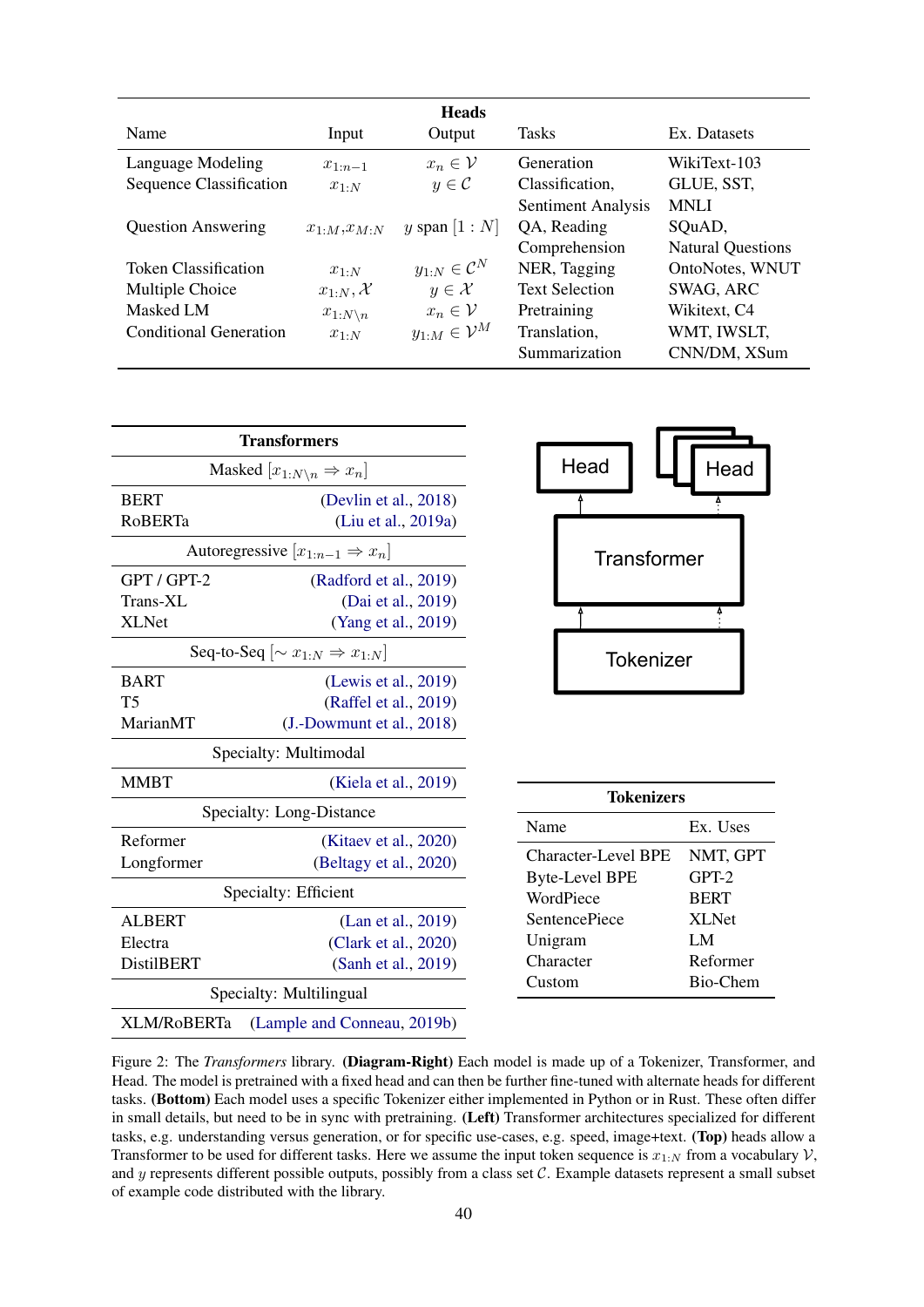shares the same multi-headed attention core, there are significant differences between them including positional representations, masking, padding, and the use of sequence-to-sequence design. Additionally, various models are built to target different applications of NLP such as understanding, generation, and conditional generation, plus specialized use cases such as fast inference or multi-lingual applications.

Practically, all models follow the same hierarchy of abstraction: a base class implements the model's computation graph from an encoding (projection on the embedding matrix) through the series of selfattention layers to the final encoder hidden states. The base class is specific to each model and closely follows the model's original implementation which gives users the flexibility to easily dissect the inner workings of each individual architecture. In most cases, each model is implemented in a single file to enable ease of extensibility.

Wherever possible, different architectures follow the same API allowing users to switch easily between different models. A set of Auto classes provides a unified API that enables very fast switching between models and even between frameworks. These classes automatically instantiate with the configuration specified by the user-specified pretrained model.

Tokenizers A critical NLP-specific aspect of the library is the implementations of the tokenizers necessary to use each model. Tokenizer classes (each inheriting from a common base class) can either be instantiated from a corresponding pretrained model or can be configured manually. These classes store the vocabulary token-to-index map for their corresponding model and handle the encoding and decoding of input sequences according to a model's specific tokenization process. The tokenizers implemented are shown in Figure [2](#page-2-0) (Right). Users can easily modify tokenizer with interfaces to add additional token mappings, special tokens (such as classification or separation tokens), or otherwise resize the vocabulary.

Tokenizers can also implement additional useful features for the users. These range from token type indices in the case of sequence classification to maximum length sequence truncating taking into account the added model-specific special tokens (most pretrained Transformer models have a maximum sequence length).

For training on very large datasets, Python-based

tokenization is often undesirably slow. In the most recent release, *Transformers* switched its implementation to use a highly-optimized tokenization library by default. This low-level library, available at [https://github.com/huggingface/](https://github.com/huggingface/tokenizers) [tokenizers](https://github.com/huggingface/tokenizers), is written in Rust to speed up the tokenization procedure both during training and deployment.

Heads Each Transformer can be paired with one out of several ready-implemented heads with outputs amenable to common types of tasks. These heads are implemented as additional wrapper classes on top of the base class, adding a specific output layer, and optional loss function, on top of the Transformer's contextual embeddings. The full set of implemented heads are shown in Figure [2](#page-2-0) (Top). These classes follow a similar naming pattern: XXXForSequenceClassification where XXX is the name of the model and can be used for adaptation (fine-tuning) or pretraining. Some heads, such as conditional generation, support extra functionality like sampling and beam search.

For pretrained models, we release the heads used to pretrain the model itself. For instance, for BERT we release the language modeling and next sentence prediction heads which allows easy for adaptation using the pretraining objectives. We also make it easy for users to utilize the same core Transformer parameters with a variety of other heads for finetuning. While each head can be used generally, the library also includes a collection of examples that show each head on real problems. These examples demonstrate how a pretrained model can be adapted with a given head to achieve state-of-theart results on a large variety of NLP tasks.

# 4 Community Model Hub

*Transformers* aims to facilitate easy use and distribution of pretrained models. Inherently this is a community process; a single pretraining run facilitates fine-tuning on many specific tasks. The Model Hub makes it simple for any end-user to access a model for use with their own data. This hub now contains 2,097 user models, both pretrained and fine-tuned, from across the community. Figure [1](#page-1-0) shows the increase and distribution of popular transformers over time. While core models like BERT and GPT-2 continue to be popular, other specialized models including DistilBERT [\(Sanh et al.,](#page-7-17) [2019\)](#page-7-17), which was developed for the library, are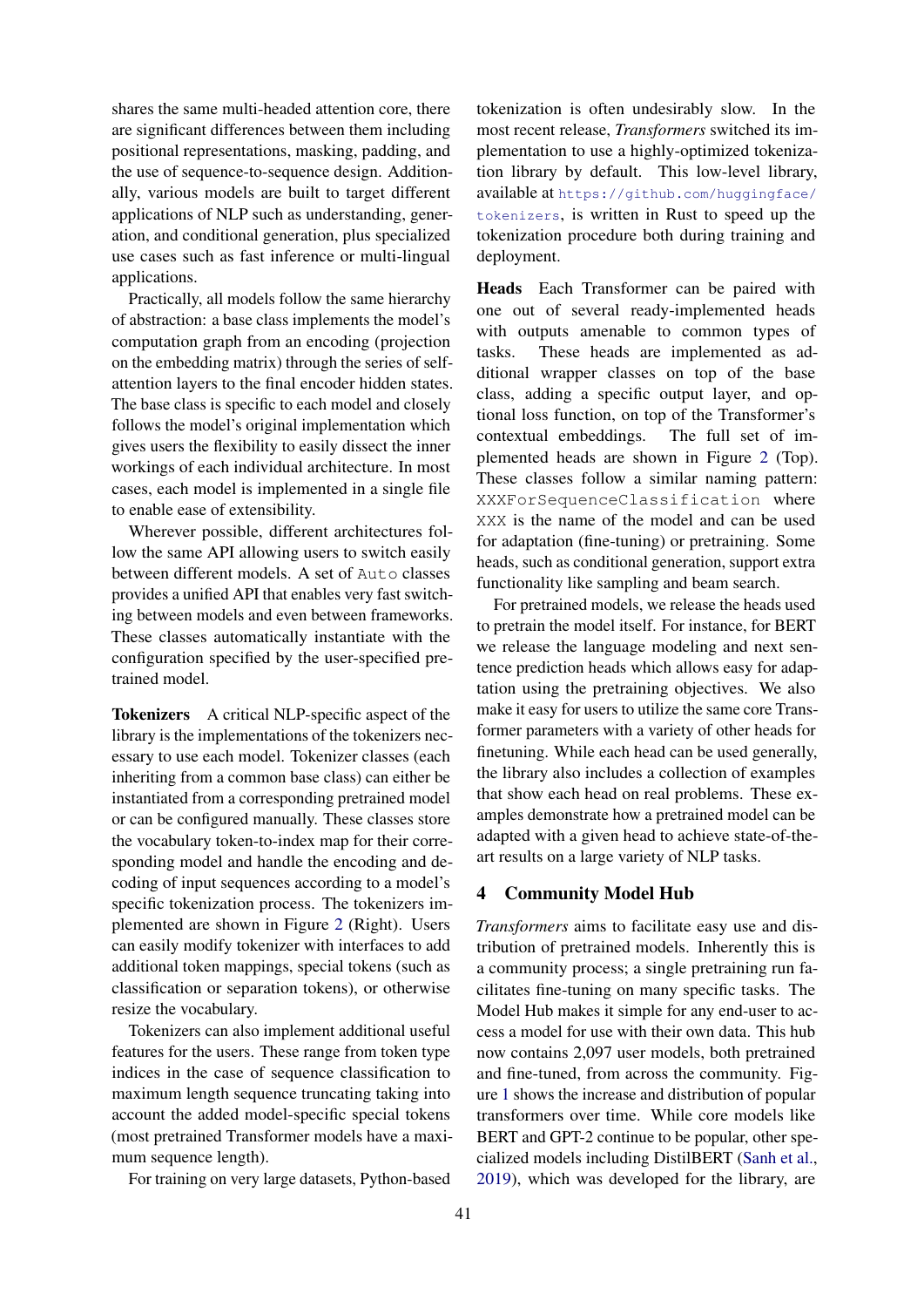<span id="page-4-0"></span>

Figure 3: *Transformers* Model Hub. (Left) Example of a model page and model card for SciBERT [\(Beltagy](#page-6-18) [et al.,](#page-6-18) [2019\)](#page-6-18), a pretrained model targeting extraction from scientific literature submitted by a community contributor. (Right) Example of an automatic inference widget for the pretrained BART [\(Lewis et al.,](#page-7-7) [2019\)](#page-7-7) model for summarization. Users can enter arbitrary text and a full version of the model is deployed on the fly to produce a summary.

now widely downloaded by the community.

The user interface of the Model Hub is designed to be simple and open to the community. To upload a model, any user can sign up for an account and use a command-line interface to produce an archive consisting a tokenizer, transformer, and head. This bundle may be a model trained through the library or converted from a checkpoint of other popular training tools. These models are then stored and given a canonical name which a user can use to download, cache, and run the model either for finetuning or inference in two lines of code. To load FlauBERT [\(Le et al.,](#page-6-19) [2020\)](#page-6-19), a BERT model pretrained on a French training corpus, the command is:

```
1 tknzr = AutoTokenizer.from_pretrained(
2 "flaubert/flaubert_base_uncased")
3 model = AutoModel.from_pretrained(
     4 "flaubert/flaubert_base_uncased")
```
When a model is uploaded to the Model Hub, it is automatically given a landing page describing its core properties, architecture, and use cases. Additional model-specific metadata can be provided via a model card [\(Mitchell et al.,](#page-7-18) [2018\)](#page-7-18) that describes properties of its training, a citation to the work, datasets used during pretraining, and any caveats about known biases in the model and its predictions. An example model card is shown in Figure [3](#page-4-0) (Left).

Since the Model Hub is specific to transformerbased models, we can target use cases that would

be difficult for more general model collections. For example, because each uploaded model includes metadata concerning its structure, the model page can include live inference that allows users to experiment with output of models on a real data. Figure [3](#page-4-0) (Right) shows an example of the model page with live inference. Additionally, model pages include links to other model-specific tools like benchmarking and visualizations. For example, model pages can link to exBERT [\(Hoover et al.,](#page-6-20) [2019\)](#page-6-20), a Transformer visualization library.

Community Case Studies The Model Hub highlights how *Transformers* is used by a variety of different community stakeholders. We summarize three specific observed use-cases in practice. We highlight specific systems developed by users with different goals following the architect, trainer, and end-user distinction of [Strobelt et al.](#page-7-19) [\(2017\)](#page-7-19):

*Case 1: Model Architects* AllenAI, a major NLP research lab, developed a new pretrained model for improved extraction from biomedical texts called SciBERT [\(Beltagy et al.,](#page-6-18) [2019\)](#page-6-18). They were able to train the model utilizing data from PubMed to produce a masked language model with state-ofthe-art results on targeted text. They then used the Model Hub to distribute the model and promote it as part of their CORD - COVID-19 challenge, making it trivial for the community to use.

*Case 2: Task Trainers* Researchers at NYU were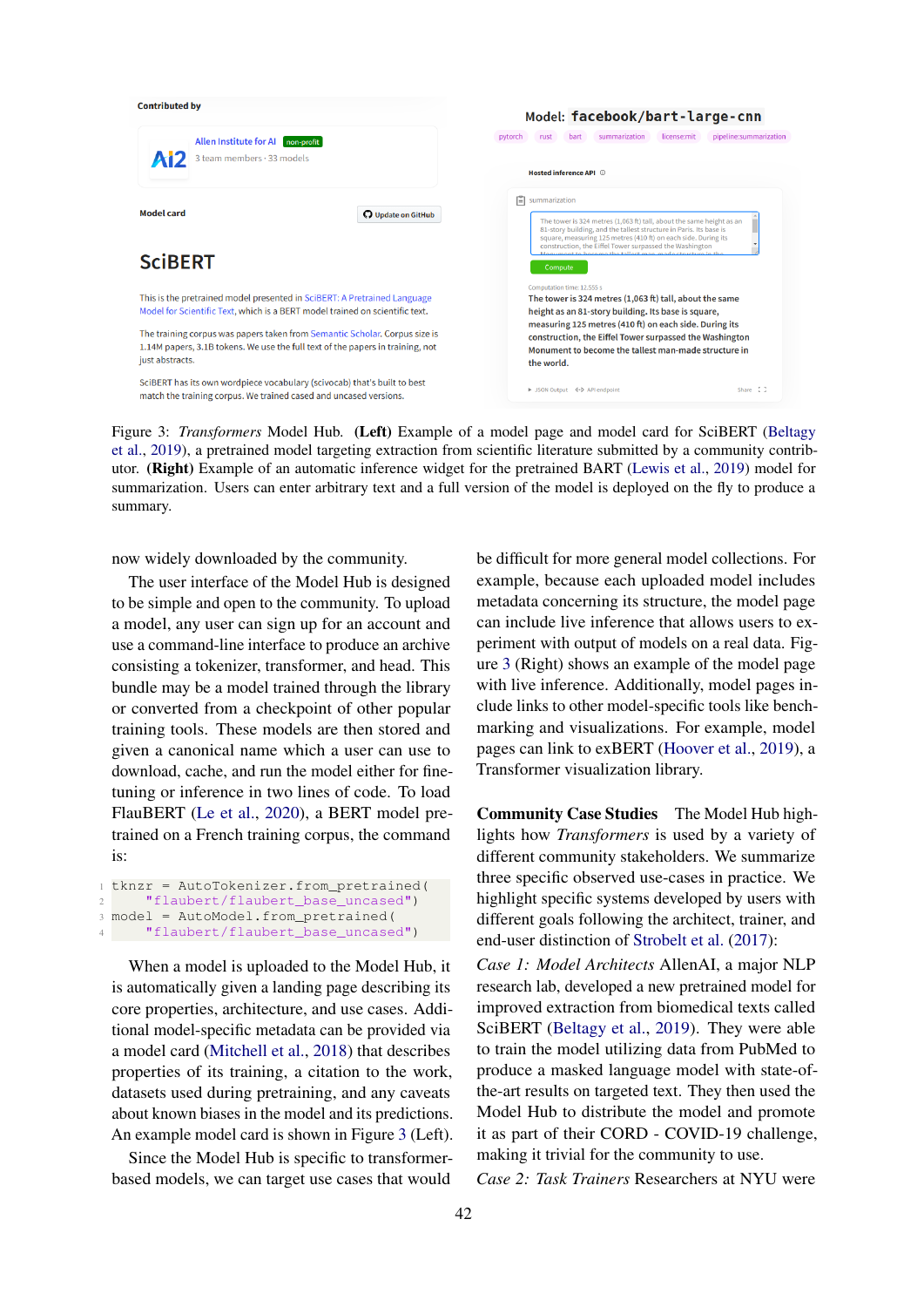interested in developing a test bed for the performance of *Transformers* on a variety of different semantic recognition tasks. Their framework Jiant [\(Pruksachatkun et al.,](#page-7-20) [2020\)](#page-7-20) allows them to experiment with different ways of pretraining models and comparing their outputs. They used the *Transformers* API as a generic front-end and performed fine-tuning on a variety of different models, leading to research on the structure of BERT [\(Ten](#page-7-21)[ney et al.,](#page-7-21) [2019\)](#page-7-21).

*Case 3: Application Users* Plot.ly, a company focused on user dashboards and analytics, was interested in deploying a model for automatic document summarization. They wanted an approach that scaled well and was simple to deploy, but had no need to train or fine-tune the model. They were able to search the Model Hub and find *DistilBART*, a pretrained and fine-tuned summarization model designed for accurate, fast inference. They were able to run and deploy the model directly from the hub with no required research or ML expertise.

# 5 Deployment

An increasingly important goal of *Transformers* is to make it easy to efficiently deploy model to production. Different users have different production needs, and deployment often requires solving significantly different challenges than training. The library thereforce allows for several different strategies for production deployment.

One core propery of the libary is that models are available both in PyTorch and TensorFlow, and there is interoperability between both frameworks. A model trained in one of frameworks can be saved through standard serialization and be reloaded from the saved files in the other framework seamlessly. This makes it particularly easy to switch from one framework to the other one along the model lifetime (training, serving, etc.).

Each framework has deployment recommendations. For example, in PyTorch, models are compatible with TorchScript, an intermediate representation of a PyTorch model that can then be run either in Python in a more efficient way, or in a highperformance environment such as C++. Fine-tuned models can thus be exported to production-friendly environment, and run through TorchServing. TensorFlow includes several serving options within its ecosystem, and these can be used directly.

*Transformers* can also export models to intermediate neural network formats for further compila-

<span id="page-5-0"></span>

Figure 4: Experiments with *Transformers* inference in collaboration with ONNX.

tion. It supports converting models to the Open Neural Network Exchange format (ONNX) for deployment. Not only does this allow the model to be run in a standardized interoperable format, but also leads to significant speed-ups. Figure [4](#page-5-0) shows experiments run in collaboration with the ONNX team to optimize BERT, RoBERTa, and GPT-2 from the *Transformers* library. Using this intermediate format, ONNX was able to achieve nearly a 4x speedup on this model. The team is also experimenting with other promising intermediate formats such as JAX/XLA [\(Bradbury et al.,](#page-6-21) [2018\)](#page-6-21) and TVM [\(Chen et al.,](#page-6-22) [2018\)](#page-6-22).

Finally, as Transformers become more widely used in all NLP applications, it is increasingly important to deploy to edge devices such as phones or home electronics. Models can use adapters to convert models to *CoreML* weights that are suitable to be embedded inside a iOS application, to enable on-the-edge machine learning. Code is also made available<sup>[3](#page-5-1)</sup>. Similar methods can be used for Android devices.

#### 6 Conclusion

As Transformer and pretraining play larger roles in NLP, it is important for these models to be accessible to researchers and end-users. *Transformers* is an open-source library and community designed to facilitate users to access large-scale pretrained models, to build and experiment on top of them, and to deploy them in downstream tasks with stateof-the-art performance. *Transformers* has gained significant organic traction since its release and is set up to continue to provide core infrastructure while helping to facilitate access to new models.

<span id="page-5-1"></span><sup>3</sup>[https://github.com/huggingface/](https://github.com/huggingface/swift-coreml-transformers) [swift-coreml-transformers](https://github.com/huggingface/swift-coreml-transformers)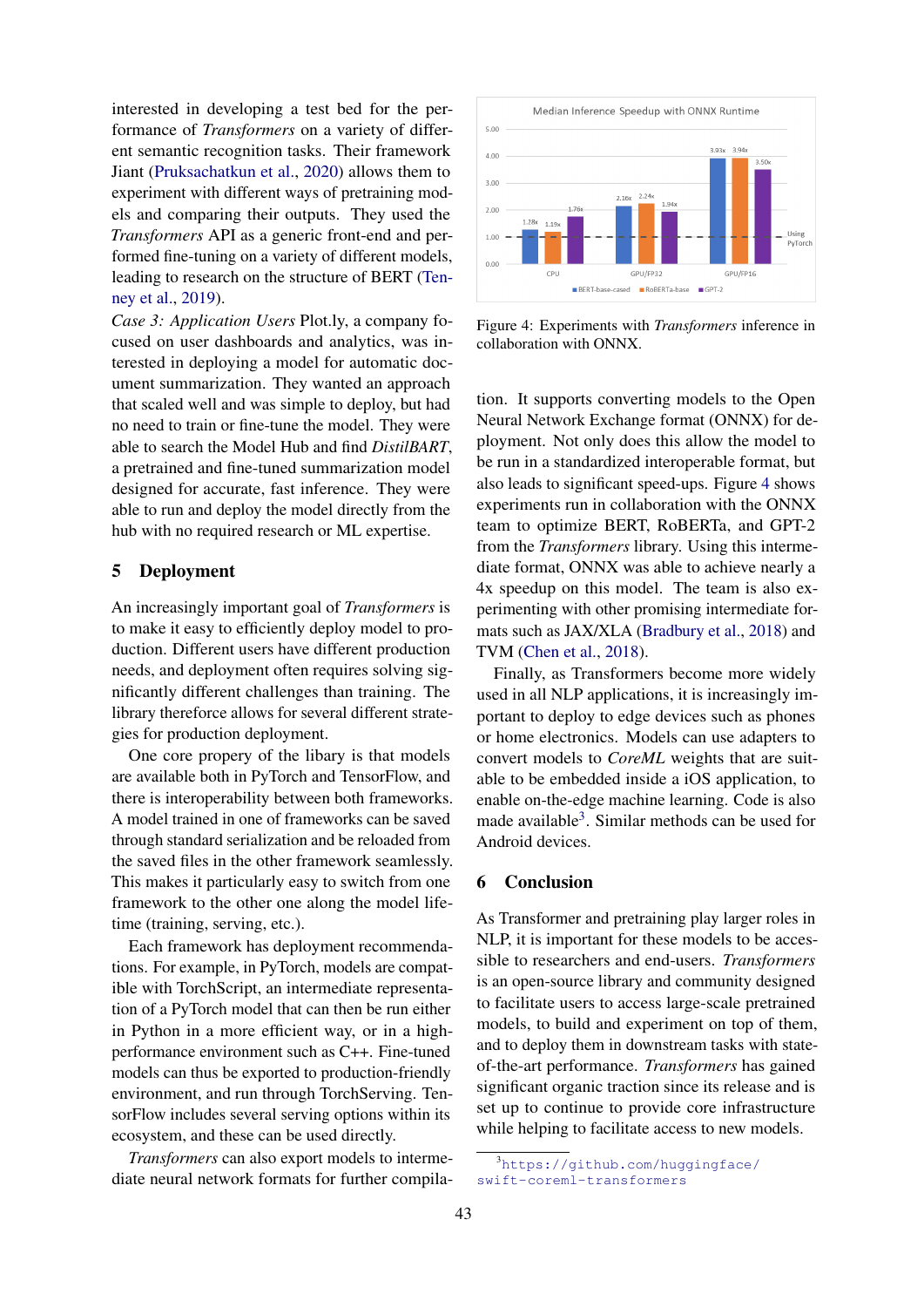#### References

- a. PyTorch Hub. <https://pytorch.org/hub/>. Accessed: 2020-6-29.
- b. TensorFlow hub. [https://www.tensorflow.](https://www.tensorflow.org/hub) [org/hub](https://www.tensorflow.org/hub). Accessed: 2020-6-29.
- <span id="page-6-10"></span>Alan Akbik, Tanja Bergmann, Duncan Blythe, Kashif Rasul, Stefan Schweter, and Roland Vollgraf. 2019. Flair: An easy-to-use framework for state-of-the-art nlp. In *Proceedings of the 2019 Conference of the North American Chapter of the Association for Computational Linguistics (Demonstrations)*, pages 54– 59. aclweb.org.
- <span id="page-6-18"></span>Iz Beltagy, Kyle Lo, and Arman Cohan. 2019. SciB-ERT: A pretrained language model for scientific text. In *Proceedings of the 2019 Conference on Empirical Methods in Natural Language Processing and the 9th International Joint Conference on Natural Language Processing (EMNLP-IJCNLP)*, pages 3615– 3620.
- <span id="page-6-14"></span>Iz Beltagy, Matthew E Peters, and Arman Cohan. 2020. [Longformer: The Long-Document transformer.](http://arxiv.org/abs/2004.05150)
- <span id="page-6-4"></span>Antoine Bosselut, Hannah Rashkin, Maarten Sap, Chaitanya Malaviya, Asli Çelikyilmaz, and Yejin Choi. 2019. Comet: Commonsense transformers for automatic knowledge graph construction. In *ACL*.
- <span id="page-6-21"></span>James Bradbury, Roy Frostig, Peter Hawkins, Matthew James Johnson, Chris Leary, Dougal Maclaurin, and Skye Wanderman-Milne. 2018. [JAX: composable transformations of](http://github.com/google/jax) [Python+NumPy programs.](http://github.com/google/jax)
- <span id="page-6-22"></span>Tianqi Chen, Thierry Moreau, Ziheng Jiang, Lianmin Zheng, Eddie Yan, Haichen Shen, Meghan Cowan, Leyuan Wang, Yuwei Hu, Luis Ceze, et al. 2018. {TVM}: An automated end-to-end optimizing compiler for deep learning. In *13th* {*USENIX*} *Symposium on Operating Systems Design and Implementation (*{*OSDI*} *18)*, pages 578–594.
- <span id="page-6-16"></span>Kevin Clark, Minh-Thang Luong, Quoc V Le, and Christopher D Manning. 2020. [ELECTRA: Pre](http://arxiv.org/abs/2003.10555)[training text encoders as discriminators rather than](http://arxiv.org/abs/2003.10555) [generators.](http://arxiv.org/abs/2003.10555)
- <span id="page-6-11"></span>Zihang Dai, Zhilin Yang, Yiming Yang, Jaime Carbonell, Quoc V Le, and Ruslan Salakhutdinov. 2019. [Transformer-XL: Attentive language models beyond](http://arxiv.org/abs/1901.02860) [a Fixed-Length context.](http://arxiv.org/abs/1901.02860)
- <span id="page-6-1"></span>Jacob Devlin, Ming-Wei Chang, Kenton Lee, and Kristina Toutanova. 2018. [BERT: Pre-training of](http://arxiv.org/abs/1810.04805) [deep bidirectional transformers for language under](http://arxiv.org/abs/1810.04805)[standing.](http://arxiv.org/abs/1810.04805)
- <span id="page-6-5"></span>Matt Gardner, Joel Grus, Mark Neumann, Oyvind Tafjord, Pradeep Dasigi, Nelson Liu, Matthew Peters, Michael Schmitz, and Luke Zettlemoyer. 2018. [AllenNLP: A deep semantic natural language pro](http://arxiv.org/abs/1803.07640)[cessing platform.](http://arxiv.org/abs/1803.07640)
- <span id="page-6-9"></span>Matthew Honnibal and Ines Montani. 2017. spacy 2: Natural language understanding with bloom embeddings, convolutional neural networks and incremental parsing. *To appear*, 7(1).
- <span id="page-6-20"></span>Benjamin Hoover, Hendrik Strobelt, and Sebastian Gehrmann. 2019. [exBERT: A visual analysis tool to](http://arxiv.org/abs/1910.05276) [explore learned representations in transformers mod](http://arxiv.org/abs/1910.05276)[els.](http://arxiv.org/abs/1910.05276)
- <span id="page-6-0"></span>Jeremy Howard and Sebastian Ruder. 2018. Universal language model fine-tuning for text classification. In *ACL*.
- <span id="page-6-7"></span>Zhiting Hu, Haoran Shi, Bowen Tan, Wentao Wang, Zichao Yang, Tiancheng Zhao, Junxian He, Lianhui Qin, Di Wang, Xuezhe Ma, Zhengzhong Liu, Xiaodan Liang, Wangrong Zhu, Devendra Singh Sachan, and Eric P Xing. 2018. [Texar: A modularized, ver](http://arxiv.org/abs/1809.00794)[satile, and extensible toolkit for text generation.](http://arxiv.org/abs/1809.00794)
- <span id="page-6-3"></span>Mandar Joshi, Danqi Chen, Yinhan Liu, Daniel S Weld, Luke Zettlemoyer, and Omer Levy. 2019. Spanbert: Improving pre-training by representing and predicting spans. *arXiv preprint arXiv:1907.10529*.
- <span id="page-6-8"></span>Marcin Junczys-Dowmunt, Roman Grundkiewicz, Tomasz Dwojak, Hieu Hoang, Kenneth Heafield, Tom Neckermann, Frank Seide, Ulrich Germann, Alham Fikri Aji, Nikolay Bogoychev, André F T Martins, and Alexandra Birch. 2018. [Marian: Fast neu](http://arxiv.org/abs/1804.00344)[ral machine translation in c++.](http://arxiv.org/abs/1804.00344)
- <span id="page-6-12"></span>Douwe Kiela, Suvrat Bhooshan, Hamed Firooz, and Davide Testuggine. 2019. [Supervised multimodal](http://arxiv.org/abs/1909.02950) [bitransformers for classifying images and text.](http://arxiv.org/abs/1909.02950)
- <span id="page-6-13"></span>Nikita Kitaev, Łukasz Kaiser, and Anselm Levskaya. 2020. [Reformer: The efficient transformer.](http://arxiv.org/abs/2001.04451)
- <span id="page-6-6"></span>Guillaume Klein, Yoon Kim, Yuntian Deng, Jean Senellart, and Alexander Rush. 2017. [OpenNMT: Open](https://www.aclweb.org/anthology/P17-4012)[source toolkit for neural machine translation.](https://www.aclweb.org/anthology/P17-4012) In *Proceedings of ACL 2017, System Demonstrations*, pages 67–72, Vancouver, Canada. Association for Computational Linguistics.
- <span id="page-6-2"></span>Guillaume Lample and Alexis Conneau. 2019a. Crosslingual language model pretraining. In *NeurIPS*.
- <span id="page-6-17"></span>Guillaume Lample and Alexis Conneau. 2019b. [Cross](http://arxiv.org/abs/1901.07291)[lingual language model pretraining.](http://arxiv.org/abs/1901.07291)
- <span id="page-6-15"></span>Zhenzhong Lan, Mingda Chen, Sebastian Goodman, Kevin Gimpel, Piyush Sharma, and Radu Soricut. 2019. [ALBERT: A lite BERT for self-supervised](http://arxiv.org/abs/1909.11942) [learning of language representations.](http://arxiv.org/abs/1909.11942)
- <span id="page-6-19"></span>Hang Le, Loïc Vial, Jibril Frej, Vincent Segonne, Maximin Coavoux, Benjamin Lecouteux, Alexandre Allauzen, Benoît Crabbé, Laurent Besacier, and Didier Schwab. 2020. [Flaubert: Unsupervised language](https://www.aclweb.org/anthology/2020.lrec-1.302) [model pre-training for french.](https://www.aclweb.org/anthology/2020.lrec-1.302) In *Proceedings of The 12th Language Resources and Evaluation Conference*, pages 2479–2490, Marseille, France. European Language Resources Association.